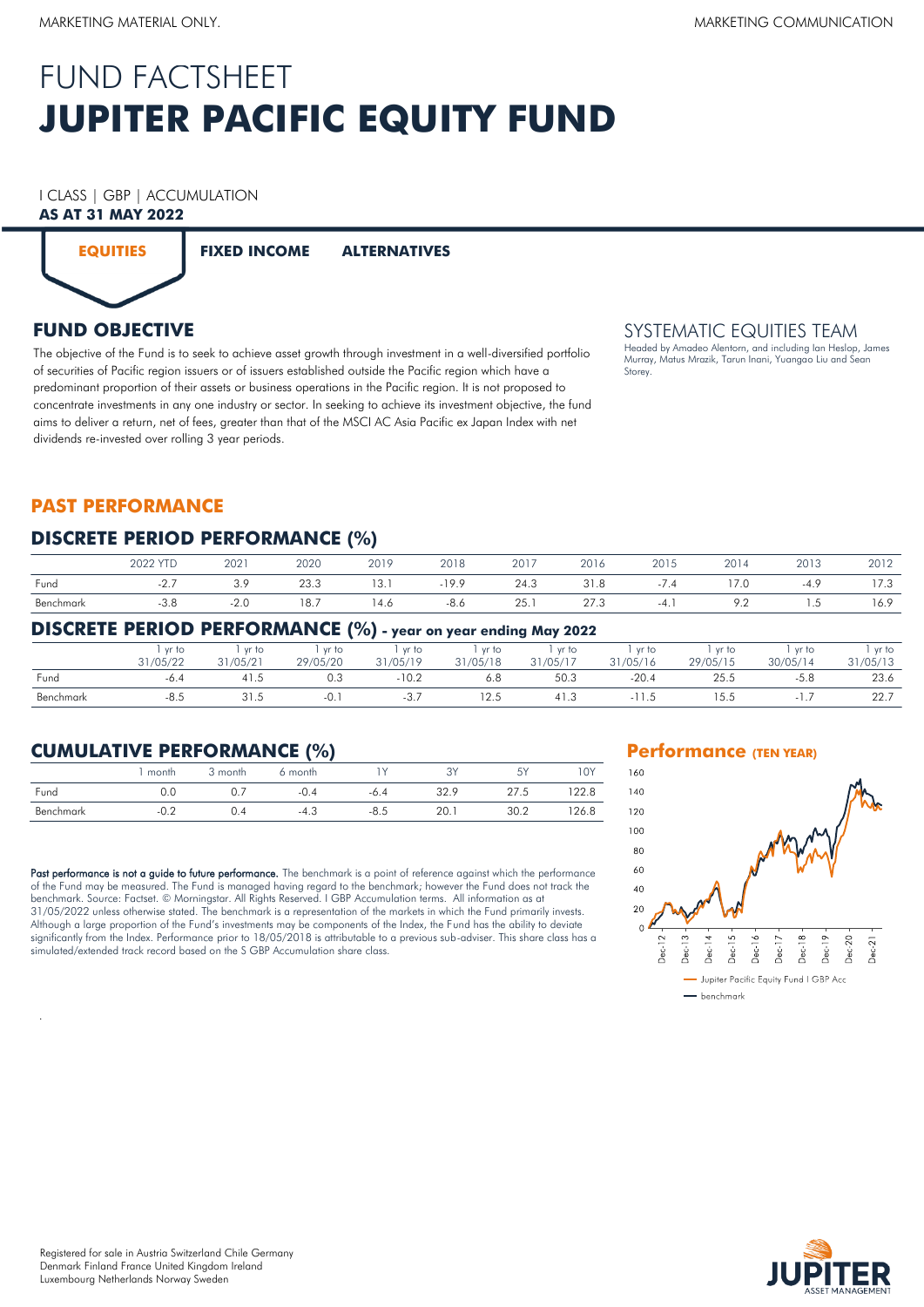| <b>TAIWAN SEMICONDUCTOR MFG</b>    | 7.7 |
|------------------------------------|-----|
| SAMSUNG ELECTRONICS CO., LTD.      | 3.4 |
| ALIBABA GROUP HOLDING LTD.         | 2.6 |
| TENCENT HOLDINGS LTD.              | 2.4 |
| <b>INFOSYS LIMITED</b>             | 1.6 |
| OVERSEA-CHINESE BANKING CORP.      | 1.5 |
| <b>WOODSIDE ENERGY GROUP LTD</b>   | 1.4 |
| CSPC PHARMACEUTICAL GROUP          | 12  |
| <b>DAH SING FINANCIAL HOLDINGS</b> | 1.2 |
| PEOPLES INSURANCE CO. (GROUP)      | 11  |

# **TOP 10 STOCKS (%) COUNTRY BREAKDOWN (%) SECTOR BREAKDOWN (%)**

 $291$ 



Malaysia Indonesia

Others  $-0.1$ 

OF CHINA LTD. CLASS H Please note due to rounding of figures they may not add up to 100%.

# **FUND AND SHARE CLASS INFORMATION**

| Share class                           |                                                                       |
|---------------------------------------|-----------------------------------------------------------------------|
| Umbrella                              | Jupiter Asset Management Series PLC                                   |
| Share class launch date               | 14 September 2015                                                     |
| Fund launch date                      | 13 September 2000                                                     |
| Domicile                              | Ireland                                                               |
| Share class currency                  | GBP                                                                   |
| Benchmark                             | MSCI AC Asia Pacific ex Japan Index with<br>net dividends re-invested |
| Morningstar sector                    | EAA Fund Asia-Pacific ex-Japan Equity                                 |
| Legal structure                       | ICVC.                                                                 |
| Accounting date                       | 31/12                                                                 |
| Valuation point                       | 12.00pm (Irish time) on each Valuation<br>Day                         |
| Fund Size*                            | \$58.9m                                                               |
| *Fund size is quoted in base currency |                                                                       |

# **RISK AND REWARD PROFILE**

| Typically lower rewards<br>Lower Risk |  |  | Typically higher rewards | Higher Risk |
|---------------------------------------|--|--|--------------------------|-------------|
|                                       |  |  |                          |             |



| Number of Holdings              | 216           |
|---------------------------------|---------------|
| Dealing frequency               | Daily         |
| ISA eligible                    | Yes           |
| Settlement period               | $T+3$         |
| Single / dual pricing           | Single        |
| <b>ISIN</b>                     | IE00B8256T93  |
| Sedol                           | B8256T9       |
| Initial charge                  | 0.00%         |
| Annual management charge        | 0.75%         |
| Ongoing charge (as at Dec 2021) | 1.20%         |
| Minimum investment lump sum     | GBP 1,000,000 |

#### Synthetic Risk Reward Indicator (SRRI):

The SRRI is based on past data, may change over time and may not be a reliable indication of the future risk profile of the fund. The lowest category does not mean 'no risk'. Please see the KIID for further information.

Investment risk - there is no guarantee that the Fund will achieve its objective. A capital loss of some or all of the amount invested may occur.

REITs risk - REITs are investment vehicles that invest in real estate, which are subject to risks associated with direct property ownership.

Geographic concentration risk - a fall in the Asia Pacific markets may have a significant impact on the value of the Fund because it primarily invests in these markets. **Company shares (i.e. equities) risk** - the value of Company shares (i.e. equities) and similar investments may go down as well as up in response to the performance of individual companies and can be affected by daily stock market movements and general market conditions. Other influential factors include political, economic news, company earnings and significant corporate events.

Stock Connect risk - Stock Connect is governed by regulations which are subject to change. Trading limitations and restrictions on foreign ownership may constrain the Fund's ability to pursue its investment strategy.

Emerging markets risk - less developed countries may face more political, economic or structural challenges than developed countries.

Liquidity risk - some investments may become hard to value or sell at a desired time and price. In extreme circumstances this may affect the Fund's ability to meet redemption requests upon demand.

**Derivative risk** - the Fund uses derivatives to generate returns and/or to reduce costs and the overall risk of the Fund. Using derivatives can involve a higher level of risk. A small movement in the price of an underlying investment may result in a disproportionately large movement in the price of the derivative investment. Derivatives also involve counterparty risk where the institutions acting as counterparty to derivatives may not meet their contractual obligations.

Currency risk - the Fund can be exposed to different currencies. The value of your shares may rise and fall as a result of exchange rate movements.

For a more detailed explanation of risks, please refer to the **"Risk Factors"** section of the prospectus.

# **OTHER INFORMATION**

Past performance is not a guide to future performance and may not be repeated. Investment involves risk. The value of investments and the income from them may go down as well as up and investors may not get back the amount originally invested. Because of this, an investor is not certain to make a profit on an investment and may lose money. Exchange rate changes may cause the value of overseas investments to rise or fall.

• The net asset value of the Fund may have high volatility due to the nature of the asset class invested.



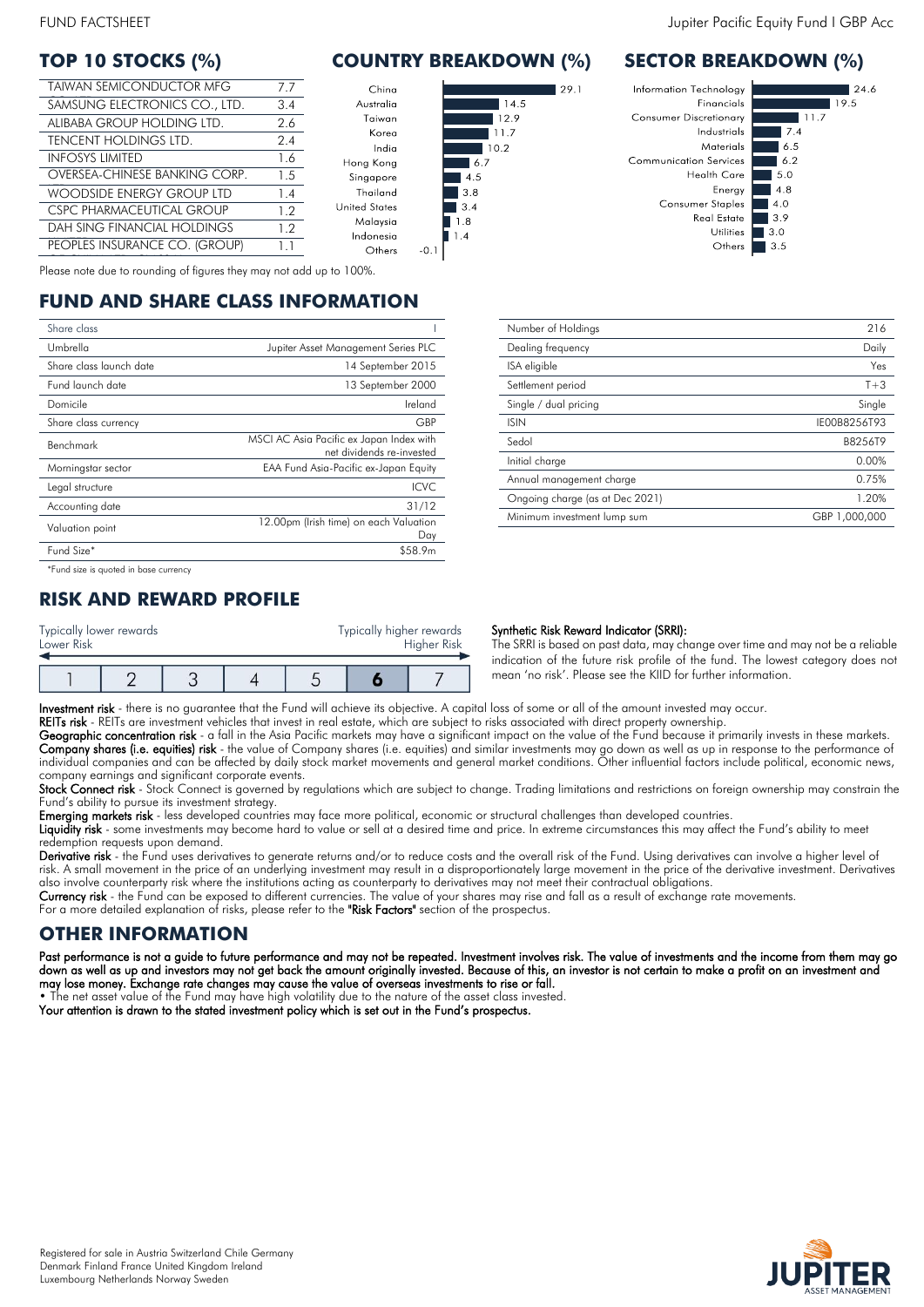**ONLINE:** [www.jupiteram.com](http://www.jupiteram.com/) Download fund data and read investment updates from this fund manager at

**INVESTOR SERVICES:** +353-1 622 4499 Calls may be monitored and recorded

**Jupiter Asset Management (Europe) Limited** 1 North Wall Quay, Dublin 1, Ireland

On the 15 February 2021, the Merian Pacific Equity Fund changed its name to the Jupiter Pacific Equity Fund. IN AUSTRIA, FRANCE, ITALY, LUXEMBOURG, PORTUGAL AND SWEDEN: This communication is issued by Jupiter Asset Management (Europe) Limited, The Wilde-Suite G01, The Wilde, 53 Merrion Square South, Dublin 2, D02 PR63, Ireland. Jupiter Asset Management (Europe) Limited is registered in Ireland (company number: 536049) and is authorised and regulated by the Central Bank of Ireland (number: C181816). IN THE UNITED KINGDOM AND ALL OTHER EEA COUNTRIES: This communication is issued by Jupiter Investment Management Limited, The Zig Zag Building, 70 Victoria Street, London, SW1E 6SQ, United Kingdom. Jupiter Investment Management Limited is registered in England and Wales (number: 02949554) and is authorised and regulated by the Financial Conduct Authority (FRN: 171847). This communication provides information relating to Jupiter Pacific Equity Fund (the "Fund"), which is a sub-fund of Jupiter Asset Management Series plc. Jupiter Asset Management Series plc is an investment company with variable capital established as an umbrella fund with segregated liability between sub-funds which is authorised and regulated by the Central Bank of Ireland pursuant to the European Communities (Undertakings for Collective Investment in Transferable Securities) Regulations 2011, as amended. Registered in Ireland under registration number 271517. Registered office: 33 Sir John Rogerson's Quay, Dublin 2, Ireland. Jupiter Asset Management (Europe) Limited and Jupiter Investment Management Limited are collectively known as "Jupiter". Certain paying and/or information agents have been appointed in connection with public distribution of the shares of Jupiter Asset Management Series plc in certain jurisdictions. Shares are sold by prospectus only. The prospectus, KIID and/or other relevant offering documentation is available free of charge at: Austria: Erste Bank der oesterreichischen Sparkassen AG, Belvedere 1, 1010 Wien, Austria. Belgium: CACEIS Belgium SA, B-1000 Brussels, Avenue du Port 86 C b320, Brussels. Germany: GerFIS - German Fund Information Service UG (Haftungsbeschränkt), Zum Eichhagen 4, 21382 Brietlingen, Germany. France: BNP Paribas Securities Services, Les Grands Moulins de Pantin, 9 rue du Debarcadère 93500 Pantin, France. Hong Kong: Jupiter Asset Management (Asia Pacific) Limited, Suite 1706, Alexandra House, 18, Chater Road,Central, Hong Kong. Italy: Allfunds Bank S.A.U., Milan Branch, Via Bocchetto, 6, 20123 Milano, Italia; Societe Generale Securities Services S.p.A, Via Benigno Crespi 19A – MAC2, Milan. Luxembourg: BNP Paribas Securities Services, Luxembourg Branch, 33 rue de Gasperich, L-5826, Grand Duchy of Luxembourg. Spain: Allfunds Bank, C/ La Estafeta 6, Edificio 3, 28109 Alcobendas, Madrid, Spain. Sweden: Skandinaviska Enskilda Banken AB ("SEB"), Kungsträdgårdsgatan 8, SE-106 40, Stockholm, Sweden. Switzerland: First Independent Fund Services Ltd, Klausstrasse 33, CH-8008 Zurich is the Swiss representative and BNP Paribas Securities Services, Paris, succursale de Zurich, Selnaustrasse 16, CH-8002 Zurich is the Swiss paying agent. Taiwan: Capital Gateway Securities Investment Consulting Enterprise, 9F/9F-1, No. 171, Songde Road, Xinyi District, Taipei City, Taiwan, R.O.C. United Kingdom: Jupiter Investment Management Limited, The Zig Zag Building, 70 Victoria Street, London, SW1E 6SQ, United Kingdom. The Fund is recognised by the FCA. Other: Jupiter Asset Management Series plc, c/o Citibank Europe plc, 1 North Wall Quay, Dublin 1, Ireland. In Denmark, this material is only intended for the exclusive use of Danish eligible counterparties or professional investors. Danish retail investors may not invest in the sub-funds mentioned in the material. In Spain, Jupiter Asset Management Series plc is registered with the Comisión Nacional del Mercado de Valores under number 301. Jupiter Investment Management Limited is registered under number 2479. The prospectus, KIID and the latest economic reports can be obtained at no cost from registered distributors as per the list available on the CNMV web page. In the Republic of Finland, this communication is not intended to constitute a public offer or an advertisement of securities. In Italy, this material is for the exclusive use of "professional clients or professional investors" (as defined in Legislative Decree no 58/1998 by reference to Annex 3 of CONSOB Regulation no. 20307 of 2018) and its dissemination to retail investors/clients is prohibited. In Luxembourg, this information does not constitute, under any circumstances, an offer or an invitation to purchase or sell shares in Luxembourg and does not and is not intended to constitute an offer of shares in the Grand Duchy of Luxembourg. It does not constitute legal, accounting, or tax advice. Jupiter uses all reasonable skill and care in compiling the information in this communication which is accurate only on the date of this communication. You should not rely upon the information in this communication in making investment decisions. Nothing in this communication constitutes advice or personal recommendation. An investor should read the Key Investor Information Document(s) ("KIID") before investing in the Fund. The Prospectus and KIID are available in English and other languages required by the local applicable law free of charge online at www.jupiteram.com. A summary of investor rights in English can be found in the Document Library at www.jupiteram.com. The Management Company may terminate marketing arrangements.

The Ongoing Charges Figure (OCF) is based on fees and expenses over the 12 months prior to the most recent KIID (for Ireland domiciled funds) or annual report and accounts (for Luxembourg domiciled funds). It includes the Annual Management Charge and aggregate operating fees chargeable to the Fund, which are used to pay running costs including marketing and distribution. The OCF excludes the costs of buying or selling assets for the Fund (unless those assets are shares of another fund). An initial charge may apply when purchasing a fund. Overall, these charges reduce the potential growth and return on your investment. They may increase or decrease as a result of currency and exchange rate fluctuations. The charges shown represents the maximum charges and in some cases you may pay less. You can find out your actual charges from your financial adviser or distributor. You can learn more about charges in the Fund's Prospectus/Scheme Particulars.